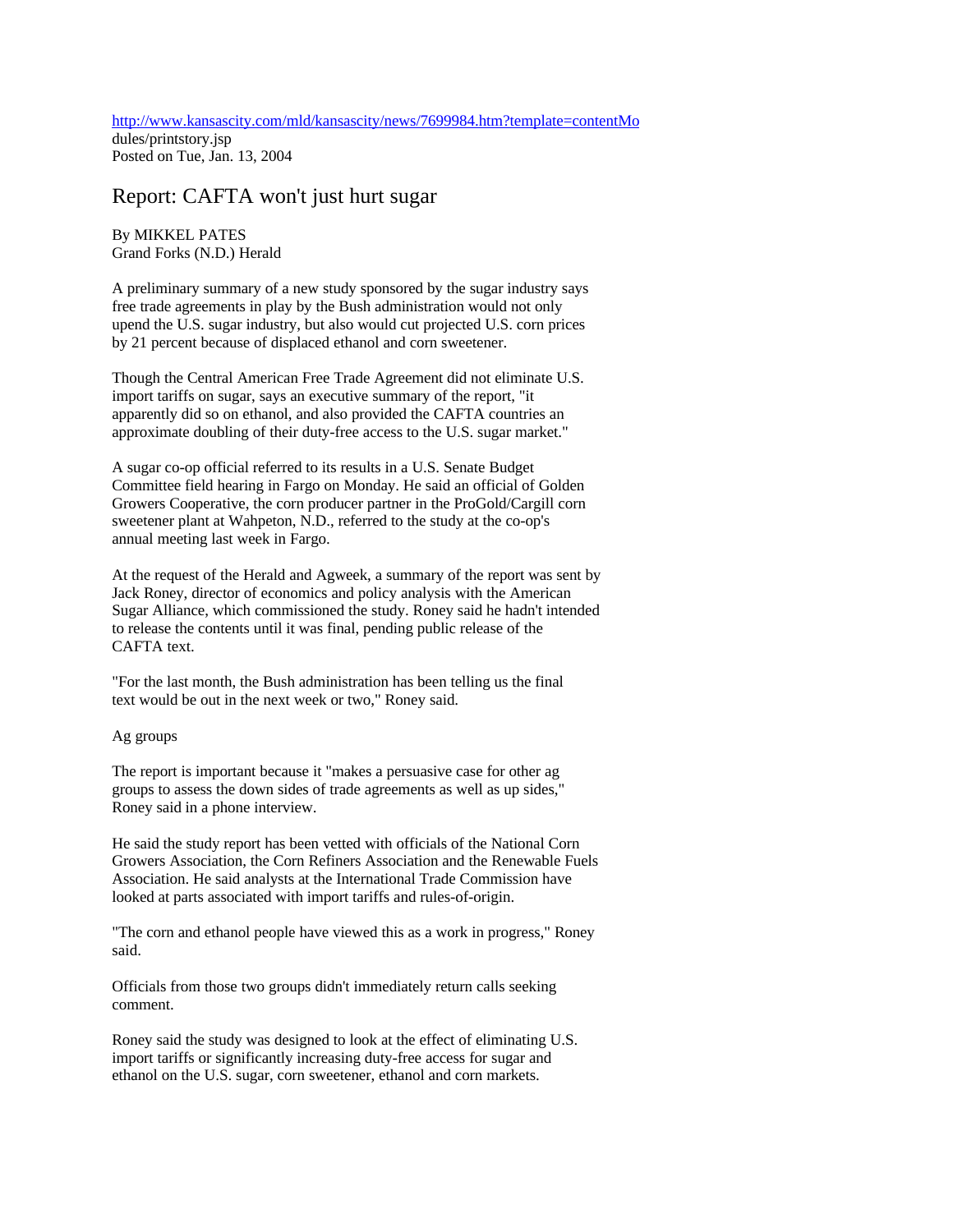## Unlimited imports

Besides the sugar industry collapsing, the "U.S. ethanol market would be exposed to unlimited quantities of subsidized ethanol from Brazil and other FTA countries," wrote Peter Buzzanell of Buzzanell & Associates, Reston, Va., in the summary.

U.S. projections for corn use in sweeteners and ethanol would be "about half the projected level" in 2012, Buzzanell says. "Using USDA demand-price indicators, corn prices would be 21 percent lower than USDA's projected price for 2012."

A former analyst with the U.S. Department of Agriculture's Economic Research Service, Buzzanell is widely published for analytical work on tropical crops, including sugar.

If the sugar industry collapses, an influx of subsidized world sugar will displace some U.S. corn sweeteners and lead to a decline in demand and prices, the study says.

If the imported ethanol displaces U.S. ethanol, "investment in the ethanol industry will stagnate or decline and demand and prices for corn, the primary U.S. feedstock for ethanol, will also decline.

## Assumptions

Underlying assumptions include:

CAFTA alone would allow 2 million tons of sugar into the U.S. market, producing several consequences: Absent U.S. sugar policy, U.S. raw sugar would fall from the current 21 cents to a world "dump" price of 5 to 6 cents a pound. U.S. refined sugar would decline from the current 24 cent levels to an 8 or 9 cent level.

"The U.S. sugar industry would collapse, displacing nearly 2.5 million acres of sugar beets and sugarcane. This acreage would be shifted to other crops most notably corn, the report says - thus dampening the price of alternative crops.

"The total loss of revenues to U.S. sugar producers would be approximately \$4 billion," the summary says.

An influx of 8 or 9 cent sugar could displace some high-fructose corn sweetener for use in beverages and other manufacturing on the Coasts.

Corn demand, relative to future expected demand, would decline by 350 million bushels.

"Such a demand loss would reduce the corn price by about 15 cents a pound," the study says, "implying revenue losses to U.S. corn of about \$1.5 billion," the report says.

If provisions for other FTAs are similar to the CAFTA agreement, those CAFTA countries would capture much of the expected projected growth in U.S. ethanol demand, which is expected to double over the next 10 years. Brazil is planning a six-fold increase in ethanol exports over the next 10 years